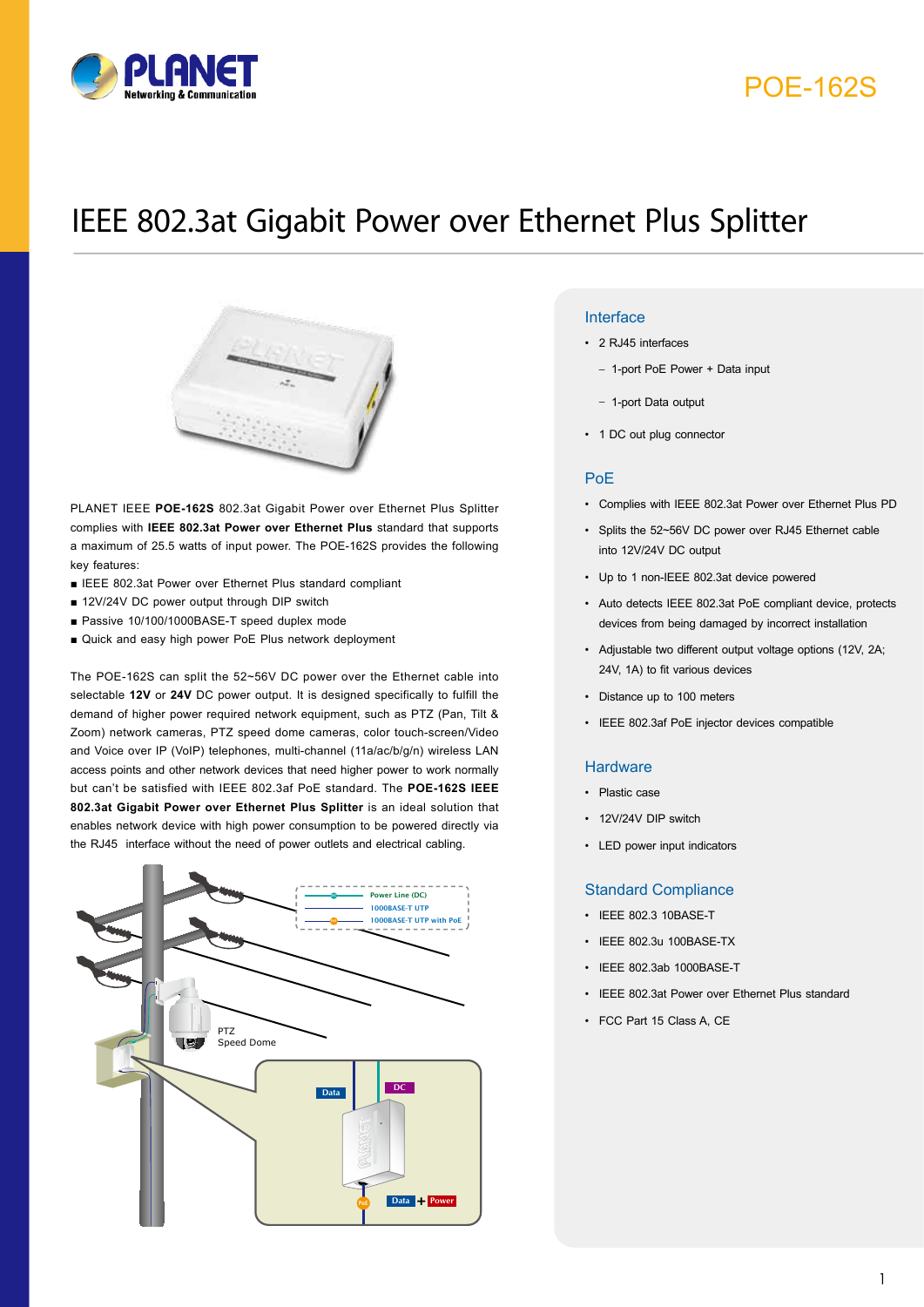

### *Quick and Easy 802.3at PoE Plus Network Deployment*

The POE-162S can work with the IEEE 802.3at PoE Plus injector devices like the POE-161/POE-163/POE-164, IEEE 802.3at PoE Plus Switch and Media Converter to transfer data and power simultaneously to the end device. The IEEE 802.3at Power over Ethernet Plus complied PoE Switch, PoE Injector and PoE Media Converter can combine the Ethernet digital data with power over the twisted pair cables as an IEEE 802.3at Power over Ethernet Plus injector. Then, the POE-162S separates the digital data and the power into 12V/24V DC power outputs. The maximum distance between the IEEE 802.3at Power over Ethernet Plus injector devices and the splitter (POE-162S) is 100 meters, and the POE-162S also supports passive 10/100/1000Mbps Ethernet connection ability.



With IEEE 802.3at Power over Ethernet Plus injector devices installed, the system administrator only has to use one single RJ45 Ethernet cable to carry both power and data to each powered device. Besides, by connecting the IEEE 802.3at Power over Ethernet Plus injector devices to the POE-162S, you could also have benefits including cost saving, easier networking planning and higher reliability. When IEEE 802.3at compliant devices are installed, the IEEE 802.3at Power over Ethernet Plus injector devices working together with the POE-162S can make the connection while migrating or splitting the power and the Ethernet digital packets.

## **Applications**

### *IEEE 802.3at PoE Plus Injector Devices and Splitter Installation*

Due to the capability of IEEE 802.3at PoE Plus standard, the POE-162S only can be powered by the IEEE 802.3at Power over Ethernet Plus injector devices like the POE-161/POE-163/POE-164, IEEE 802.3at Power over Ethernet Plus Switch/Media Converter and transform non-PoE equipment to IEEE 802.3at PoE application. For a place which is hard to find the power inlet, the IEEE 802.3at Power over Ethernet Plus injector devices and the POE-162S operate as a pair to provide the easiest way to power your Ethernet devices that need high power input, such as PTZ (Pan, Tilt & Zoom) network cameras, PTZ speed dome cameras, color touch-screen Voice over IP (VoIP) telephones, and multi-channel wireless LAN access points which are installed on the top of the building or used in enterprise office or home.

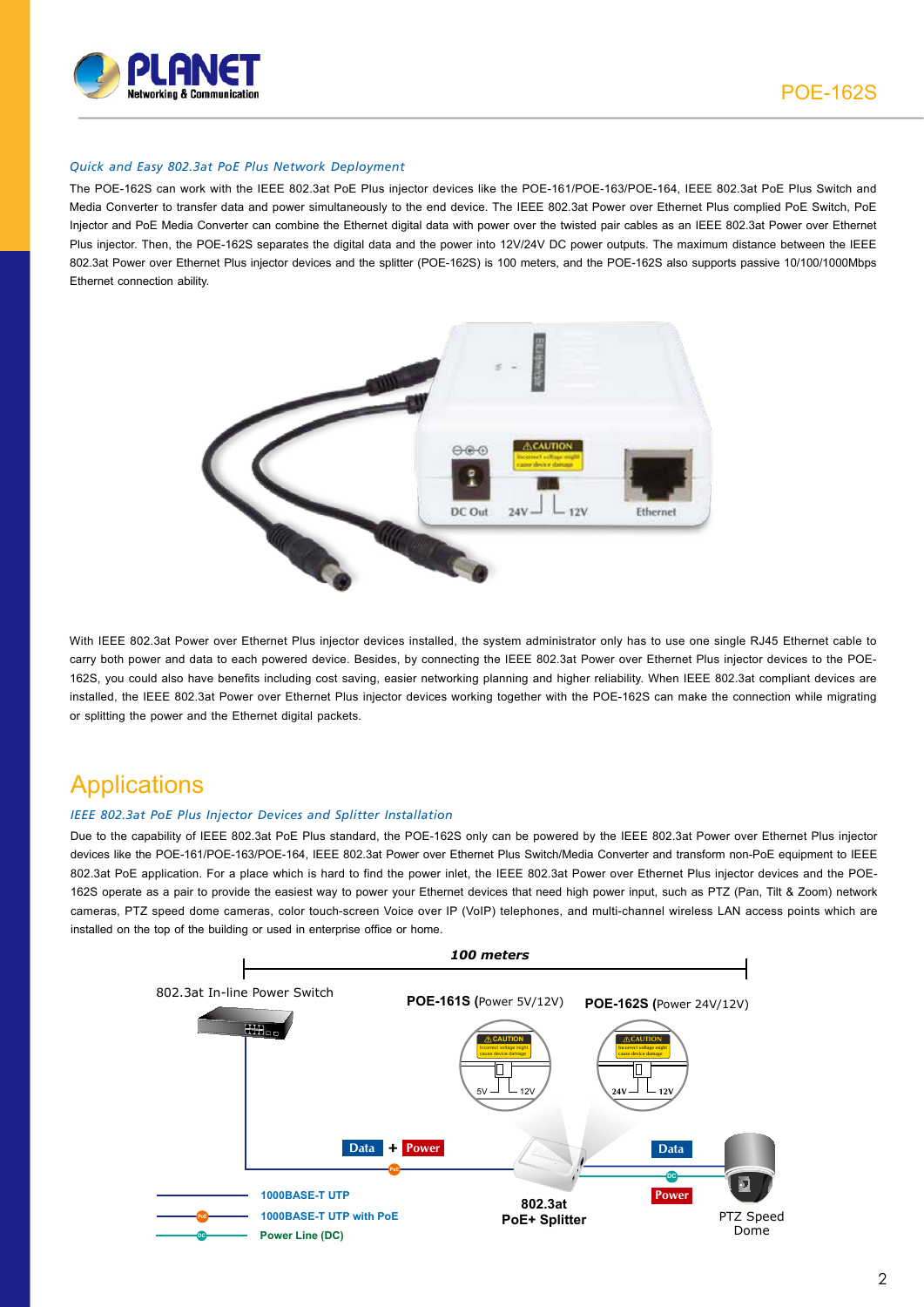



## **Specifications**

| Product                                  |                                 | <b>POE-162S</b>                               |  |
|------------------------------------------|---------------------------------|-----------------------------------------------|--|
| <b>Hardware Specifications</b>           |                                 |                                               |  |
| <b>Hardware Version</b>                  |                                 | 2                                             |  |
| Interface                                | "Data" Output Port              | 1 x RJ45 STP                                  |  |
|                                          | "PoE (Data + Power)" Input Port | 1 x RJ45 STP                                  |  |
|                                          | DC Out Plug Connector           | 1                                             |  |
| <b>LED</b> Indicator                     |                                 | System: PoE in Use x 1 (Green)                |  |
| <b>Network Cable</b>                     |                                 | UTP Cat. 5/5e/6, up to 100m (328ft)           |  |
| Data Rate                                |                                 | 10/100/1000Mbps                               |  |
| Dimensions (W x D x H)                   |                                 | 95 x 70 x 25 mm                               |  |
| Weight                                   |                                 | 108g                                          |  |
| <b>Power over Ethernet</b>               |                                 |                                               |  |
| PoE Standard                             |                                 | IEEE 802.3at Gigabit Power over Ethernet / PD |  |
| PoE Power Input                          |                                 | IEEE 802.3at 52~56V DC                        |  |
| <b>DIP Switch</b>                        |                                 | 12V DC/24V DC output voltage                  |  |
| Number of devices that can be powered    |                                 | $\mathbf 1$                                   |  |
| <b>Standards Conformance</b>             |                                 |                                               |  |
| IEEE 802.3 10BASE-T Ethernet             |                                 |                                               |  |
| IEEE 802.3u 100BASE-TX Fast Ethernet     |                                 | п                                             |  |
| IEEE 802.3ab 1000BASE-T Gigabit Ethernet |                                 | п                                             |  |
| IEEE 802.3af Power over Ethernet         |                                 |                                               |  |
| IEEE 802.3at Power over Ethernet Plus    |                                 |                                               |  |
| <b>Regulatory Compliance</b>             |                                 | FCC Part 15 Class A, CE                       |  |
| Environment                              |                                 |                                               |  |
| <b>Operating Temperature</b>             |                                 | $0 \sim 50$ degrees C                         |  |
| Storage Temperature                      |                                 | $-10 \sim 70$ degrees C                       |  |
| Humidity                                 |                                 | $5 \sim 95\%$ (non-condensing)                |  |
|                                          |                                 |                                               |  |